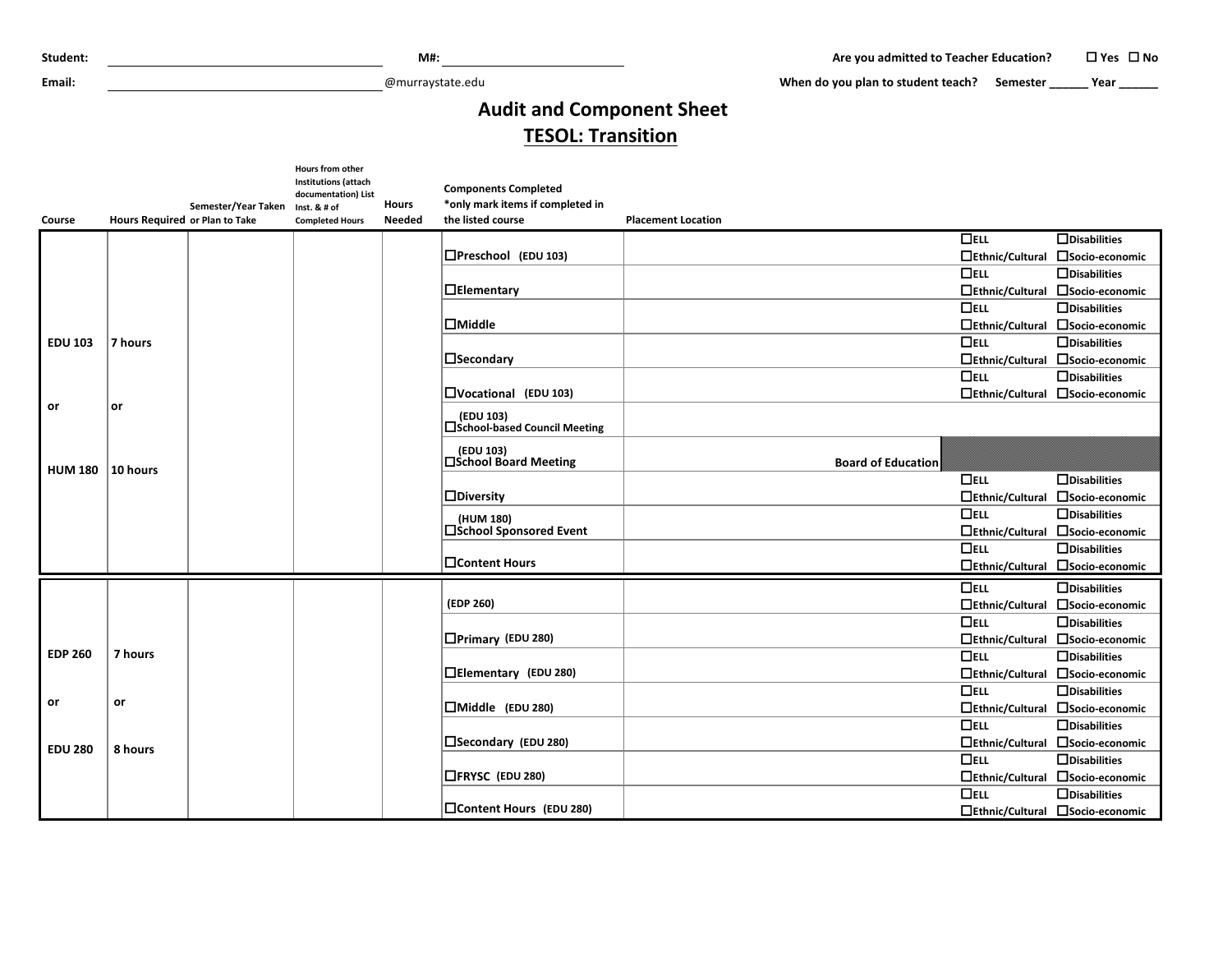|                    |                                                     | Semester/Year Taken | <b>Hours from other</b><br>Institutions (attach<br>documentation) List | <b>Hours</b>  | <b>Components Completed</b><br>*only mark items if completed in |                                               |                           |                                      |                                                         |
|--------------------|-----------------------------------------------------|---------------------|------------------------------------------------------------------------|---------------|-----------------------------------------------------------------|-----------------------------------------------|---------------------------|--------------------------------------|---------------------------------------------------------|
| <b>Course</b>      | Hours Required or Plan to Take                      |                     | Inst. & # of<br><b>Completed Hours</b>                                 | <b>Needed</b> | the listed course                                               |                                               | <b>Placement Location</b> |                                      |                                                         |
|                    |                                                     |                     |                                                                        |               | $\square$ Diversity (SED 300)                                   |                                               |                           | $\Box$ ELL<br>$\Box$ Ethnic/Cultural | $\Box$ Disabilities<br>□Socio-economic                  |
|                    |                                                     |                     |                                                                        |               | $\Box$ FRYSC (SED 300)                                          |                                               |                           |                                      |                                                         |
| <b>SED 300</b>     | 7 hours<br>(prior to F18)                           |                     |                                                                        |               | □Co-teaching (HUM 380)                                          |                                               |                           | $\Box$ ELL<br>$\Box$ Ethnic/Cultural | $\Box$ Disabilities<br>□Socio-economic                  |
| or                 | or                                                  |                     |                                                                        |               | □Tutor RTI (HUM 380)                                            |                                               |                           | $\Box$ ELL<br>$\Box$ Ethnic/Cultural | $\Box$ Disabilities<br>□Socio-economic                  |
| HUM 380   10 hours |                                                     |                     |                                                                        |               | $\square$ PLC (HUM 380)                                         |                                               |                           | $\Box$ ELL<br>$\Box$ Ethnic/Cultural | $\Box$ Disabilities<br>□Socio-economic                  |
| (beginning F18)    |                                                     |                     |                                                                        |               | □Assist Teachers (HUM 380)                                      |                                               |                           | $\Box$ ELL<br>$\Box$ Ethnic/Cultural | $\Box$ Disabilities<br>□Socio-economic                  |
|                    |                                                     |                     |                                                                        |               | (HUM 380)<br>□Teach small/large groups                          |                                               |                           | $\Box$ ELL<br>$\Box$ Ethnic/Cultural | $\Box$ Disabilities<br>□ Socio-economic                 |
| <b>SEC 420</b>     | 57 hours                                            |                     |                                                                        |               | $\Box$ Tutor                                                    |                                               |                           | $\Box$ ELL<br>$\Box$ Ethnic/Cultural | $\Box$ Disabilities<br>□Socio-economic                  |
|                    |                                                     |                     |                                                                        |               | □ Assist Teachers                                               |                                               |                           | $\Box$ ELL<br>$\Box$ Ethnic/Cultural | $\Box$ Disabilities<br>□Socio-economic                  |
|                    |                                                     |                     |                                                                        |               | $\Box$ Families                                                 |                                               |                           |                                      |                                                         |
|                    |                                                     |                     |                                                                        |               | $\Box$ Diversity**                                              | **Either SEC 420 or<br>SEC 422 placement must |                           | $\Box$ ELL<br>$\Box$ Ethnic/Cultural | $\Box$ Disabilities<br>□Socio-economic                  |
| <b>SEC 422</b>     | 118 hours<br>$ $ or<br>121 hours<br>(beginning S19) |                     |                                                                        |               | $\Box$ Diversity**                                              | be in an ethnically<br>diverse setting        |                           | $\Box$ ELL                           | $\Box$ Disabilities<br>□Ethnic/Cultural □Socio-economic |
|                    |                                                     |                     |                                                                        |               | $\Box$ Tutor                                                    |                                               |                           | $\Box$ ELL<br>$\Box$ Ethnic/Cultural | $\Box$ Disabilities<br>□Socio-economic                  |
|                    |                                                     |                     |                                                                        |               | $\Box$ ELL                                                      |                                               |                           | $\Box$ ELL<br>$\Box$ Ethnic/Cultural | $\Box$ Disabilities<br>□Socio-economic                  |
|                    |                                                     |                     |                                                                        |               | □ Assist Teachers                                               |                                               |                           | $\Box$ ELL<br>$\Box$ Ethnic/Cultural | $\Box$ Disabilities<br>□Socio-economic                  |
|                    |                                                     |                     |                                                                        |               | (beginning S19)<br>□School-Based Council Meeting                |                                               |                           |                                      |                                                         |
|                    |                                                     |                     |                                                                        |               | (beginning S19)<br>□School Board Meeting                        |                                               |                           | <b>Board of Education</b>            |                                                         |